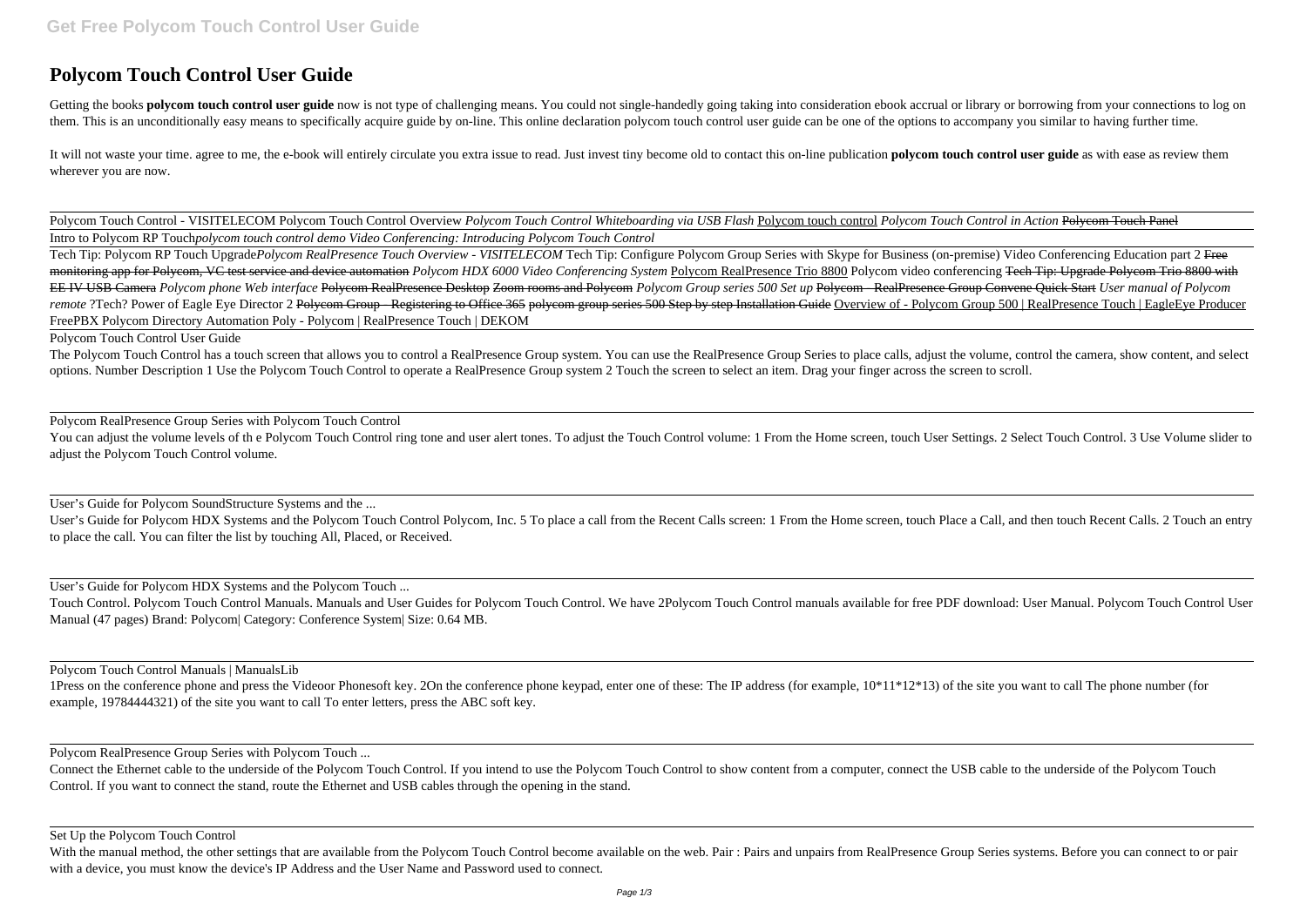#### Managing the Polycom Touch Control Remotely

The Polycom® RealPresence Touch<sup>™</sup> device is a highly-intuitive touch control device that enables you to quickly and easily initiate video conferences when it is paired with certain Polycom endpoints.

#### Using a Polycom RealPresence Touch Device

Disconnect all USB devices. The restore button is on the underside of the Polycom Touch Control, as shown in the following figure. Insert a pin or paper clip into the pin hole, then press and hold the factory restore butto you reconnect the LAN cable to the device. Continue to hold the factory restore button down for about 10 seconds.

Page 5 Polycom Telephone User Guide 6) Using the Display Control keys, scroll through 5) Edit the first name on keypad of telephone. For the calls. example, "Mike". Use 1/A/a soft key to enter 7) You may call the party by using the Dial small case or numbers. Page 6: Additional Features

The Polycom Touch Control offers multiple options for sharing content, enabling users to share their PC or MAC desktop via direct USB connection to the Touch Control, via VGA/DVI connection to the video codec or share content directly from USB flash drive connected to the Touch Control. Easy to use and deploy.

#### Perform a Factory Restore on the Polycom Touch Control

Access the Poly Control Center If your system is using a conferencing application that isn't Poly, you can still access TC8 device and paired video system settings in the Poly Control Center. Procedure » On the right side device touchscreen, swipe left. The Poly Control Center opens. Waking the Paired Video System

### POLYCOM TELEPHONE USER MANUAL Pdf Download | ManualsLib

#### Polycom Touch Control

RealPresence Touch - The touch screen controller that lets you manage RealPresence & Immersive Telepresence conferencing system. RealPresence Touch is a touch screen panel for RealPresence Group Series and Immersive Telepresence solutions. The simple and intuitive design lets you focus on your conversations instead of the technology.

Poly TC8 User Guide - Polycom Support

The Polycom RealPresence Touch graphical interface solution is a highly-intuitive touch device that enables you to quickly and easily initiate video conferences. For more information about using RealPresence Touch for basic tasks, refer to the Polycom RealPresence Group Series Quick Tips and the Polycom RealPresence Group Series User Guide .

### Using the Polycom RealPresence Touch Device

The Polycom Touch Control must run a software version that is compatible with the software version on the RealPresence Group Series system. It is recommended that you install the latest compatible Polycom Touch Control software for any given RealPresence Group Series system software version. When checking for software updates, the Polycom Touch Control first checks for the presence of a USB storage device.

Updating the Software - Polycom

User's Guide for the Polycom RealPresence Group Series Polycom, Inc. 2 Using the Remote Control You use the remote control to place calls, adjust the volume, zoom the camera, navigate screens, and select options. The RealPresence Group systems and the EagleEye cameras have infrared receivers.

User's Guide for Polycom RealPresence Group Series

#### RealPresence Touch - Poly, formerly Plantronics & Polycom

User's Guide for the Polycom RealPresence Group Series 2 Polycom, Inc. Using the Remote Control You use the remote control to place call s, adjust the volume, zoom the camera, navigate screens, and select options.